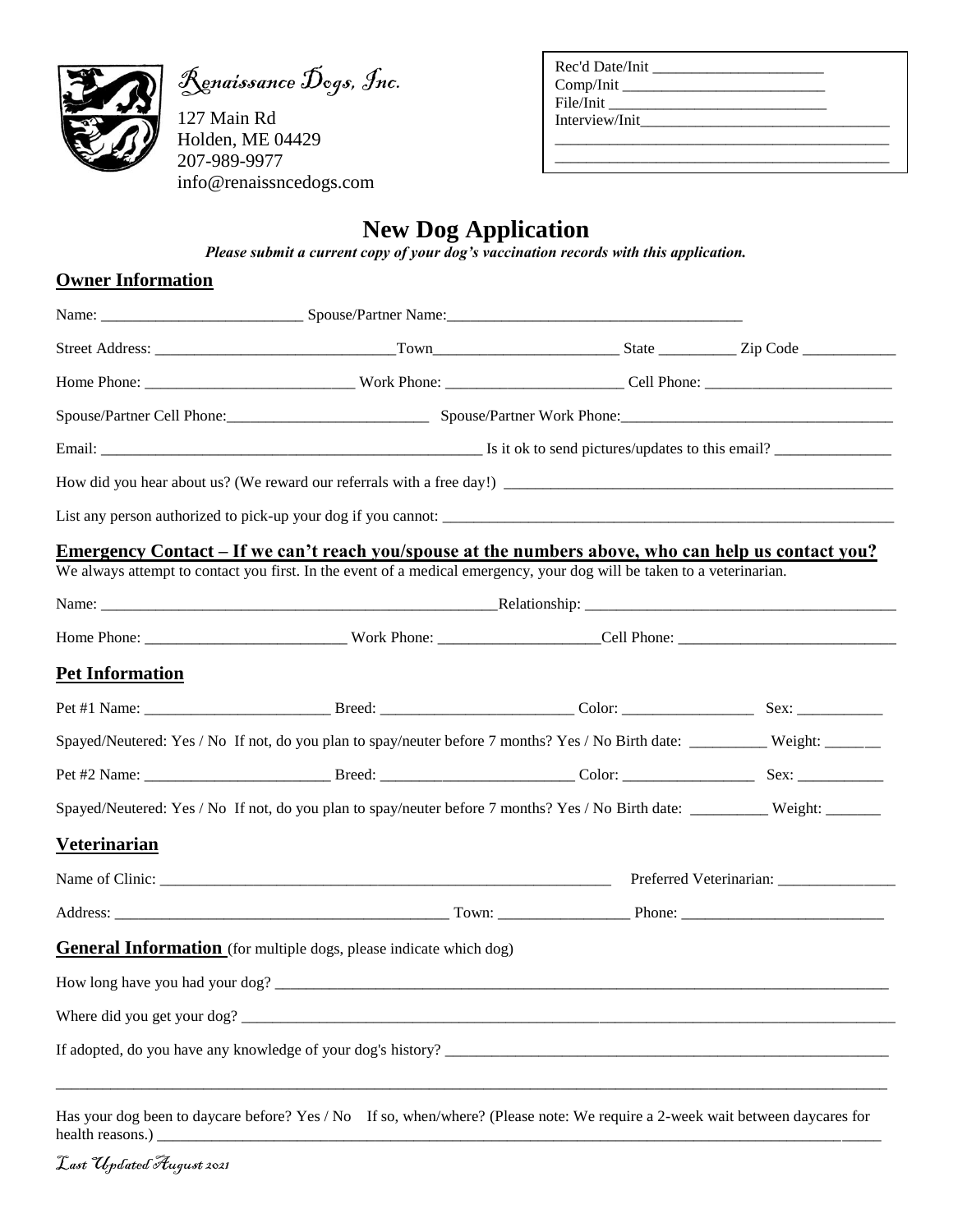|                          |                                                                                         | Is your dog on any medications? If so please list:<br><u>Letter and the contract of the contract of the contract of the contract of the contract of the contract of the contract of the contract of the contract of the contract o</u> |  |  |  |
|--------------------------|-----------------------------------------------------------------------------------------|----------------------------------------------------------------------------------------------------------------------------------------------------------------------------------------------------------------------------------------|--|--|--|
|                          |                                                                                         |                                                                                                                                                                                                                                        |  |  |  |
|                          |                                                                                         |                                                                                                                                                                                                                                        |  |  |  |
|                          |                                                                                         | Is it alright to add peanut butter or canned food to your dog's food to encourage eating when boarding?                                                                                                                                |  |  |  |
|                          |                                                                                         |                                                                                                                                                                                                                                        |  |  |  |
|                          |                                                                                         |                                                                                                                                                                                                                                        |  |  |  |
|                          |                                                                                         |                                                                                                                                                                                                                                        |  |  |  |
|                          |                                                                                         |                                                                                                                                                                                                                                        |  |  |  |
|                          |                                                                                         |                                                                                                                                                                                                                                        |  |  |  |
|                          |                                                                                         |                                                                                                                                                                                                                                        |  |  |  |
| <b>Behavior</b>          |                                                                                         | Has your dog ever been in a dog fight? If so what happened?                                                                                                                                                                            |  |  |  |
|                          |                                                                                         | <u> 2000 - 2000 - 2000 - 2000 - 2000 - 2000 - 2000 - 2000 - 2000 - 2000 - 2000 - 2000 - 2000 - 2000 - 2000 - 200</u>                                                                                                                   |  |  |  |
|                          | Does your dog have any problems in any of the following areas: (if so, please explain?) |                                                                                                                                                                                                                                        |  |  |  |
|                          |                                                                                         |                                                                                                                                                                                                                                        |  |  |  |
|                          |                                                                                         |                                                                                                                                                                                                                                        |  |  |  |
|                          |                                                                                         |                                                                                                                                                                                                                                        |  |  |  |
|                          |                                                                                         | Has your dog ever growled or snapped at anyone who has taken his/her food or toys away from him/her? Yes/No                                                                                                                            |  |  |  |
|                          |                                                                                         |                                                                                                                                                                                                                                        |  |  |  |
| Last Updated August 2021 |                                                                                         |                                                                                                                                                                                                                                        |  |  |  |